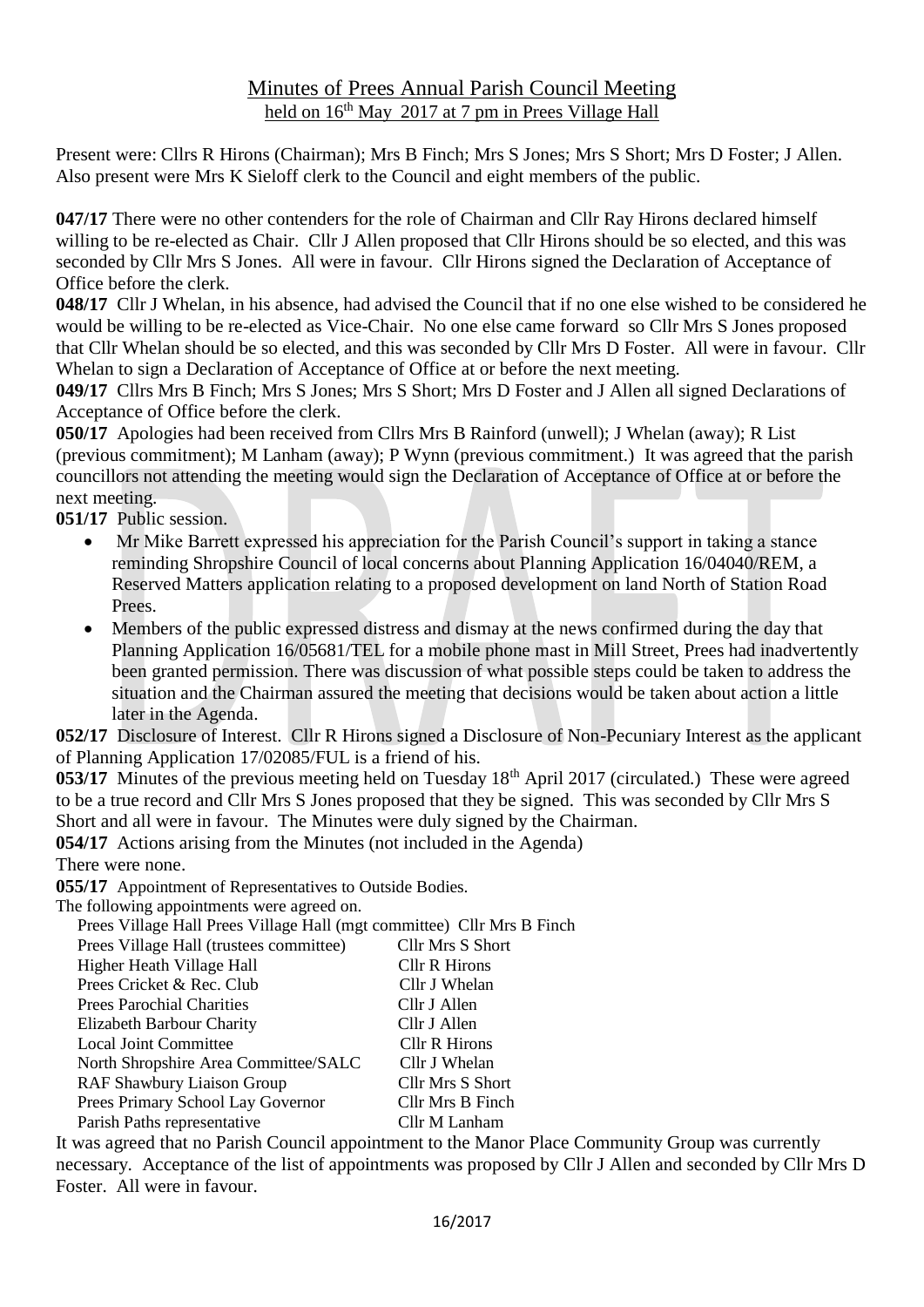**056/17** Review of Policies and Procedures. Standing Orders; Finance Regulations; Risk Assessment; Freedom of Information Publication Scheme; Complaints Procedure; Land and Asset Register; Office Equipment; (all circulated previously.) It was proposed that these were approved en bloc, with the proviso that a small committee would be appointed in the Autumn to consider these documents in detail on a rolling programme.

Cheque signatories: currently Cllrs R Hirons; J Whelan and J Allen. Proposed by Cllr Mrs S Jones that Cllr Mrs S Short should also be a signatory and this was seconded by Cllr Mrs B Finch. All were in favour. Clerk to sort the necessary admin.

Play Areas Committee: Cllr Mrs B Finch and Cllr R Hirons agreed to serve on this committee: proposed by Cllr Mrs S Jones and seconded by Cllr J Allen. All were in favour.

Clerk's Appraisal Committee: Cllrs J Whelan and J Allen agreed to serve on this committee: proposed by Cllr Mrs D Foster and seconded by Cllr Mrs S Short. All were in favour.

**057/17** Schedule of meetings for 2017-18. Agreed that meetings would be held on third Tuesday in the month at 7 pm in Prees Village Hall. 2017 dates are June 20; July 18; August 15; September 19; October 17; November 21; December 19. 2018 dates are January 16; February 20; March 20; April 17; May 15. Cllr Mrs B Finch proposed that this schedule be confirmed and this was seconded by Cllr Mrs D Foster. All were in favour.

**058/17** Community Policing Report. There was no police officer present and so Cllr R Hirons read out the Report. It was agreed that in future this Report should be attached in full to the Minutes and therefore displayed unabridged on the Parish noticeboards and website.

## **059/17** Planning

16/05681/TEL:Installation of an 18m lattice tower supporting 3 antennas, 2 equipment cabinets and 1 meter cabinet, and ancillary development. Telephone Exchange, Mill St, Prees, Shrops SY13 2DL. Prees Parish Council had been advised the day before that this Planning Application had inadvertently been

granted permission, due to a mistake by Planning Department officers. Shropshire Council had told the Parish Council that the mistake could not be rectified. There was lively discussion concerning potential courses of action. It was resolved that the clerk should contact NALC to seek legal advice; that the Chairman would write to Ian Kilby Head of Planning and also to Cornerstones Telecoms Ltd/Vodafone Ltd. The Chairman would contact Cllr P Wynn to investigate the complaints procedure. This course of action was proposed by Cllr Mrs D Foster and seconded by Cllr J Allen. All were in favour. Current applications:

- 17/01849/PMBPA : Application for prior approval under Part 3, Class Q of the Town and Country Planning (General Permitted Development) (England) Order 2015 for the change of use from agricultural to residential use. Agricultural Building A at Rose Cottage, Prees Green, Shropshire. Applicant: Mr Don Carissimo
- 17/01850/PMBPA : Application for prior approval under Part 3, Class Q of the Town and Country Planning (General Permitted Development) (England) Order 2015 for the change of use from agricultural to residential use.

Agricultural Building B at Rose Cottage, Prees Green, Shropshire.

Applicant: Mr Don Carissimo.

The Council considered these related Applications together. It was of the view that it had considered this matter on numerous occasions and it has not changed its views: the original objections still stand. Proposed by Cllr R Hirons and seconded by Cllr J Allen that the Council's objection to both Applications be registered. All were in favour with one abstention.

• **17/01252/FUL:** Erection of building comprising ground-floor office and first-floor living accommodation in connection with existing business; formulation of vehicular access**.**  Land at Mickley Stud, Mickley, Tern Hill, Market Drayton TF9 3QW. Mr R Kent.

Concern about the ecological impact of the proposed build was expressed and also concern about the impact on the drainage of the neighbouring property. It was also suggested that the design of the proposed building seemed to be more for a detached house with an office on the side, rather than, as claimed, an office with associated accommodation. It was also suggested that in the view of the Parish Council it would make more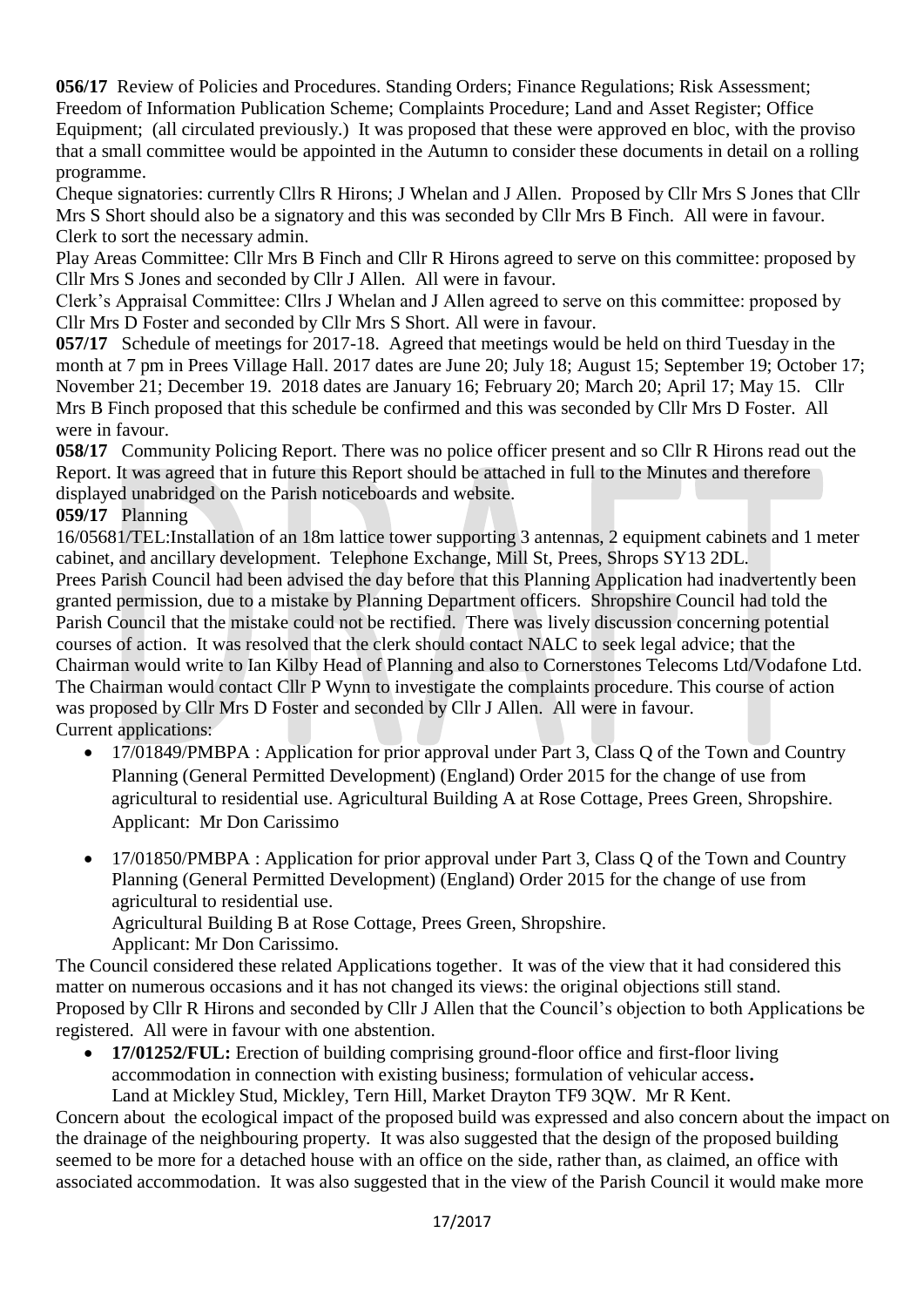sense to include the new build amongst the existing development cluster. Should the Application be approved, the Parish Council would certainly hope to see a stricture attached ensuring that occupants were connected to the business. The Parish Council resolved that its objection should be registered, and this was proposed by Cllr Mrs S Jones and seconded by Cllr J Allen. All were in favour.

• **17/02013/VAR:** Removal of condition 2 attached to planning permission N/06/24/PR/749 dated 07/03/2006 to allow for the retention of and unencumbered occupation of the traditional building now converted to residential use and subsequently extended in 2015. Location: barn conversion at The Old Mushroom Farm adjoining The Hazels, Mickley, Tern Hill, Shropshire. Mr G Jennings.

The Parish Council could see no reason to object to the removal of the Condition, and it therefore resolved that its support should be registered. This was proposed by Cllr R Hirons and seconded by Cllr Mrs S Short. All were in favour.

• **17/01862/FUL**: Erection of three-bay garage with games room/attic store above. Nutwood, Church Street, Prees SY13 2EE. Mr and Mrs Simpson

The clerk was asked to arrange a site visit.

• **17/02102/FUL** : Erection of agricultural building for hay storage and livestock.

Coverside, Lower Heath, Prees, Shropshire SY13 2BU. Applicant: Mr C Thomas.

The Council could see no reason to object to this Application and therefore it resolved to have its support registered. Proposed by Cllr Mrs S Short and seconded by Cllr J Allen.

• **17/02085/FUL** : Erection of single storey side extension. Ferndale, 27 Twemlows Avenue, Higher Heath SY13 2HE. Mr and Mrs Ecclestone.

The Council resolved to support this Application providing there was no issue with the proximity of the build's parameters to the boundary. Cllr J Allen proposed that support for the Application should be registered with this proviso and this was seconded by Cllr Mrs B Finch. All were in favour (Cllr R Hirons abstained.)

# **Planning Decisions**

**17/00731/FUL:** Erection of first floor extension to form upper floor along with new external insulated brickwork leaf, new roof and alterations to door/window openings and chimney. Erection of sun room and porch. Charnwood, Lacon Street, Prees SY13 2EP. Decision: grant permission.

**17/01021/FUL:** Conversion of existing outbuilding to provide accommodation for disabled family member. The Firs, Prees Green, Whitchurch SY13 2BP. Decision: grant permission.

**17/01059/FUL:** Erection of single-storey rear extension. 8 Moreton Street, Prees. Decision: grant permission.

**17/00667/FUL:** Proposed conversion of stable/garage block to form one residential unit to include the insertion of doors/windows/roof-lights. Proposed barn conversion at Aychley Farm, Aychley, Market Drayton. Decision: grant permission.

**Appeal ref: APP/L3245/W/17/3166957.** Appeal made under Section78 of Town and Country Planning Act 1990 against a refusal to grant planning permission. Appeal by Jeremy Shingler. Proposal for four dwellings at Longwood Park, Higher Heath, SY13 2JL. Planning application ref 16/02401/FUL was refused 25/7/16. Decision: appeal dismissed.

# **060/17** Parish Matters

Changes to waste collection arrangements in School Lane, Lower Heath. Cllr Mrs S Short said that pending a coming meeting, there was nothing to report currently.

**061/17** Parish Council Matters

- Clerk reported that insurance requirements have been reviewed (Higher Heath exercise equipment and new laptop added). Council agreed that a new three year plan be entered into with Zurich at a cost of £1297.97 per annum: proposed by Cllr Mrs S Short and seconded by Cllr Mrs D Foster. All were in favour.
- Annual discretionary grants to local beneficiaries: to be carried forward to June meeting.
- Co-option of two Councillors. The closing date for applicants is 22 June and co-options will take place at the July Parish Council Meeting. So far there has been one application received.
- CIL funding: this item to be carried forward to the Autumn.